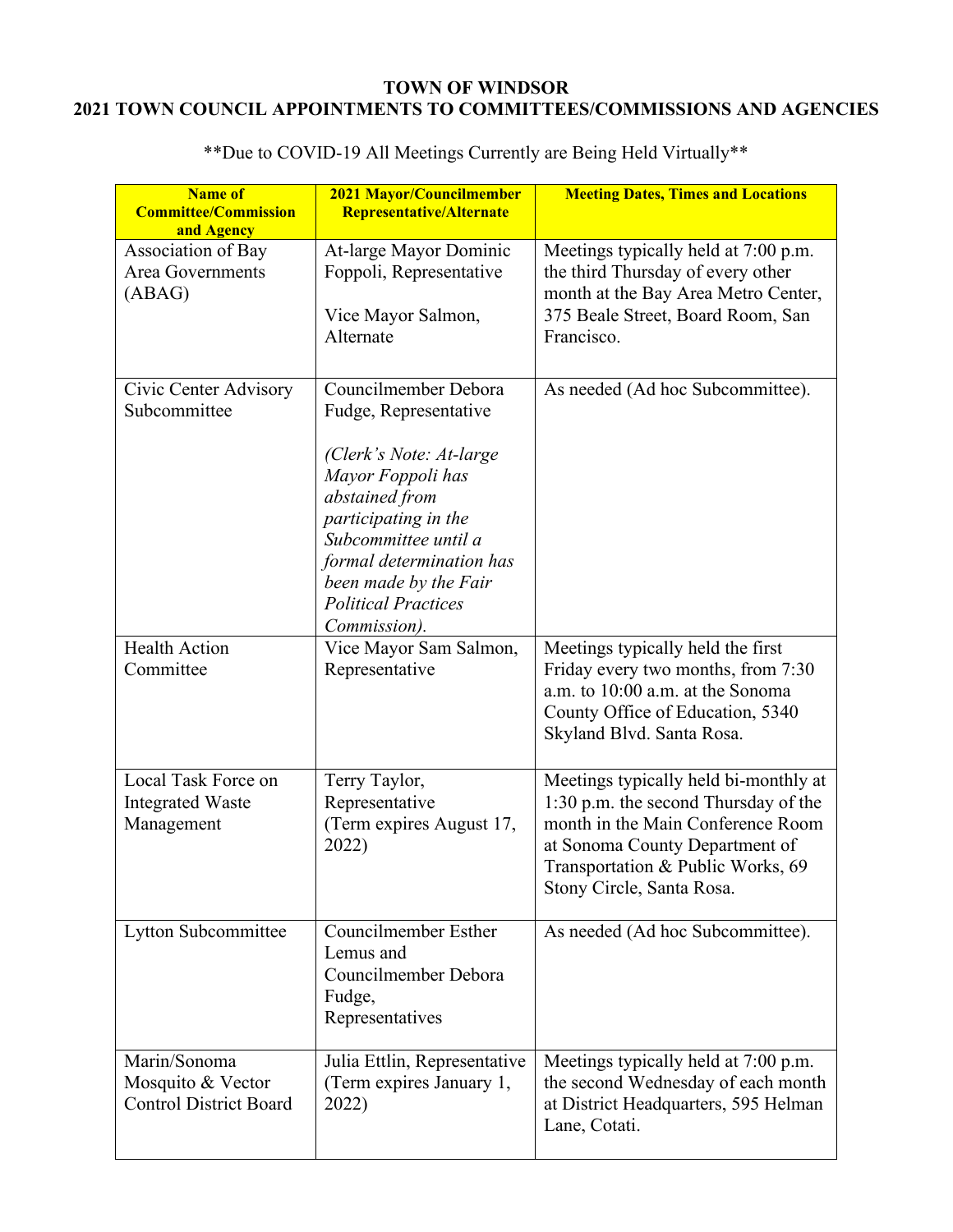| <b>Name of</b><br><b>Committee/Commission</b><br>and Agency                   | 2021 Mayor/Councilmember<br>Representative/Alternate                                                                                                                           | <b>Meeting Dates, Times and Locations</b>                                                                                                                                                                                                   |
|-------------------------------------------------------------------------------|--------------------------------------------------------------------------------------------------------------------------------------------------------------------------------|---------------------------------------------------------------------------------------------------------------------------------------------------------------------------------------------------------------------------------------------|
| Mayors' and<br>Councilmembers'<br><b>Association Legislative</b><br>Committee | At-large Mayor Dominic<br>Foppoli, Representative<br>Vice Mayor Sam Salmon,<br>Alternate or Mayor can<br>designate a representative<br>to attend depending on<br>availability. | Meetings are on the third Friday of<br>each month held at 9:00 a.m. at<br>Finley Center, Willow Room, 2060<br>W. College Avenue, Santa Rosa.                                                                                                |
| Northern Sonoma<br>County Air Pollution<br><b>Control District Board</b>      | At-large Mayor Dominic<br>Foppoli, Representative<br>Vice Mayor Sam Salmon,<br>Alternate                                                                                       | The Air District meets every-other<br>month on the first Wednesday of the<br>month from 10:00 a.m. to 12:00 p.m.<br>The meeting locations rotate. March<br>6, Cloverdale; May 1, Healdsburg;<br>June 5, Guerneville; Oct. 2,<br>Healdsburg. |
| Northern Sonoma<br><b>County Homelessness</b><br><b>Task Force</b>            | At-large Mayor Dominic<br>Foppoli and<br>Councilmember Esther<br>Lemus, Representatives                                                                                        | Meetings held from 1:00 p.m. to 3:30<br>p.m. the first Friday of the month at<br>Healdsburg City Hall, 401 Grove St.<br>Healdsburg. The next meeting is<br>Friday, February 7, 2020.                                                        |
| Public Art Advisory<br>Commission                                             | <b>Councilmember Esther</b><br>Lemus,<br>Representative<br>New Councilmember,<br>Alternate                                                                                     | Meetings held from 11:00 a.m. to<br>1:00 p.m. the first Monday of the<br>month in the Town's Council<br>Chambers, 9291 Old Redwood Hwy.,<br>Bldg. 400, Windsor.                                                                             |
| <b>Russian River</b><br>Watershed Association<br><b>Board of Directors</b>    | Vice Mayor Sam Salmon,<br>Representative<br>At-large Mayor Dominic<br>Foppoli, Alternate                                                                                       | Meetings typically held from<br>9:00 a.m. $-11:00$ a.m. on the fourth<br>Thursday of February., April, July,<br>September, and December in the<br>Town's Council Chambers, 9291 Old<br>Redwood Hwy., Bldg. 400, Windsor.                    |
| Santa Rosa Plain<br>Groundwater<br><b>Sustainability Agency</b><br>Board      | Vice Mayor Sam Salmon,<br>Representative<br>New Councilmember,<br>Alternate                                                                                                    | Meetings typically held second<br>Thursday of every other month, from<br>1:00 p.m. to 4:00 p.m., at the<br>Santa Rosa Utilities Field Office, 35<br>Stony Point Road, Santa Rosa.                                                           |
| Sonoma Clean Power<br><b>Authority Board</b>                                  | Councilmember Debora<br>Fudge, Representative<br><b>Councilmember Esther</b><br>Lemus, Alternate                                                                               | Meetings typically held first<br>Thursday of the month 8:45 a.m. to<br>Noon at Sonoma Clean Power, 50<br>Santa Rosa Avenue, 5 <sup>th</sup> Floor, Santa<br>Rosa.                                                                           |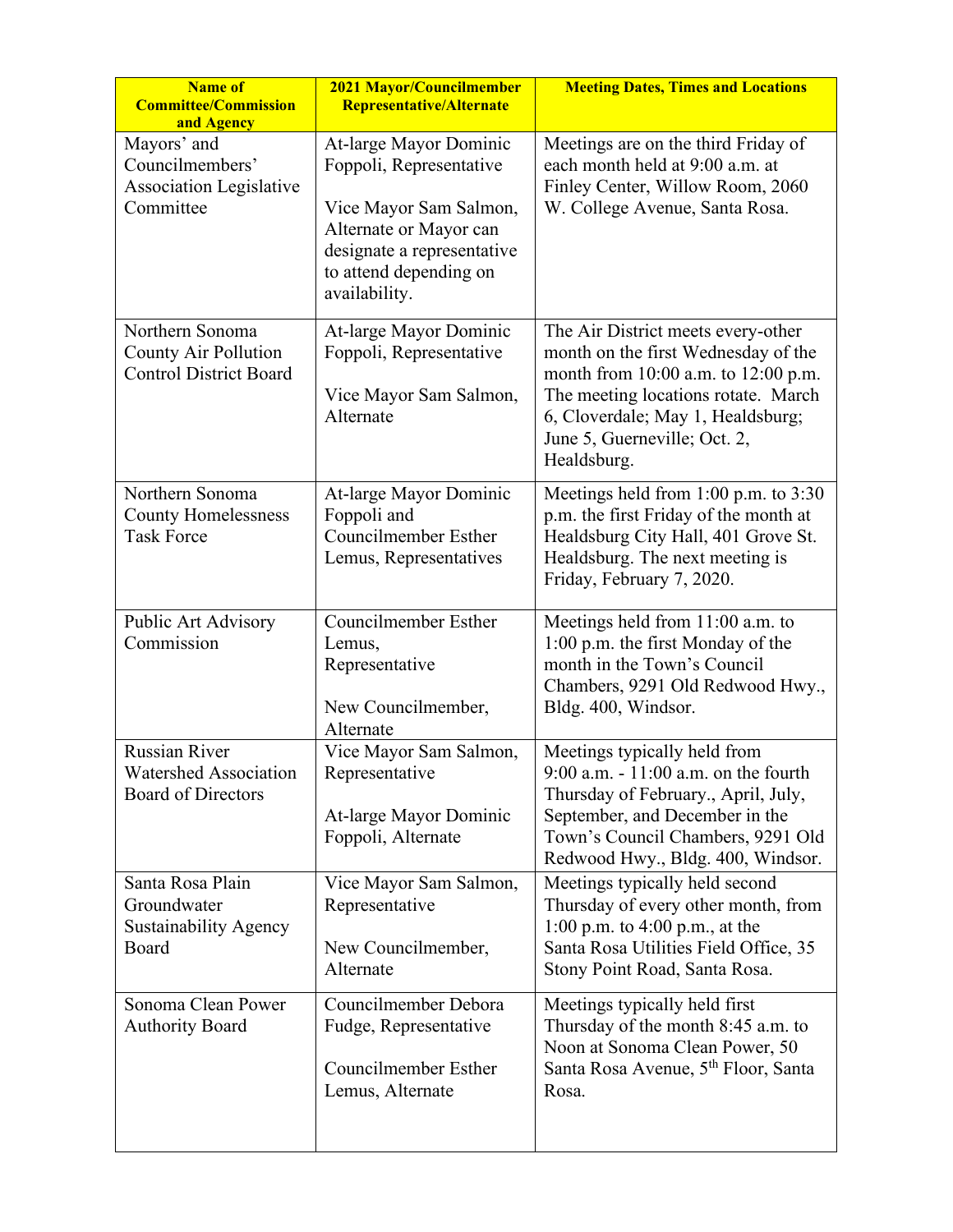| <b>Name of</b><br><b>Committee/Commission</b><br>and Agency                                                           | 2021 Mayor/Councilmember<br>Representative/Alternate                                                          | <b>Meeting Dates, Times and Locations</b>                                                                                                                                                                         |
|-----------------------------------------------------------------------------------------------------------------------|---------------------------------------------------------------------------------------------------------------|-------------------------------------------------------------------------------------------------------------------------------------------------------------------------------------------------------------------|
| Sonoma County Fire<br><b>Protection District</b><br>Liaison Committee                                                 | At-large Mayor Dominic<br>Foppoli, Representative<br>Councilmember Esther<br>Lemus, Alternate                 | The meetings do not have a set date,<br>but typically they are held quarterly.<br>These meetings are held at the<br><b>Windsor Fire Protection District</b><br>Station 1 at 8200 Old Redwood<br>Highway, Windsor. |
| Sonoma County Library<br>Commission                                                                                   | Deborah Doyle, Member<br>(two-year term)<br>Term expires August 5,<br>2022<br>JPA does not allow<br>alternate | Meetings typically held first Monday<br>of the month from $6:00$ p.m. to $9:30$<br>p.m. in City of Santa Rosa Council<br>Chambers, 100 Santa Rosa Avenue,<br>Santa Rosa.                                          |
| Sonoma County<br>Transportation<br>Authority/Regional<br><b>Climate Protection</b><br>Authority Board of<br>Directors | Councilmember Esther<br>Lemus, Representative<br>At-large Mayor Dominic<br>Foppoli, Alternate                 | Meetings typically held at 2:30 p.m.<br>on second Monday of the month at<br>the SCTA/RCPA office located at<br>411 King Street, Santa Rosa.                                                                       |
| Special Event Ad Hoc<br>Committee                                                                                     | At-large Mayor Dominic<br>Foppoli and Vice Mayor<br>Sam Salmon,<br>Representatives                            | Meeting dates to be determined.                                                                                                                                                                                   |
| Town of Windsor and<br><b>Windsor Unified School</b><br>District (WUSD) Joint<br>Civic Center Ad Hoc<br>Committee     | Town Manager Ken<br>MacNab and WUSD<br>Superintendent Jeremy<br>Decker                                        | <b>TBD</b>                                                                                                                                                                                                        |
| <b>Water Advisory</b><br>Committee (WAC)                                                                              | Vice Mayor Sam Salmon,<br>Representative<br>Councilmember Debora<br>Fudge, Alternate                          | Meetings typically held quarterly at<br>9:00 a.m. on the first Monday of the<br>month at the Utilities Field Office, 35<br>Stony Point Road, Santa Rosa.                                                          |
| <b>Windsor Regional</b><br>Library Advisory Board                                                                     | Councilmember Esther<br>Lemus, Representative<br>At-large Mayor Dominic<br>Foppoli, Alternate                 | Meetings typically held the second<br>Tuesday of every three months from<br>4:00 p.m. to $5:00$ p.m. at the Windsor<br>Regional Library, 9291 Old Redwood<br>Hwy., Windsor.                                       |